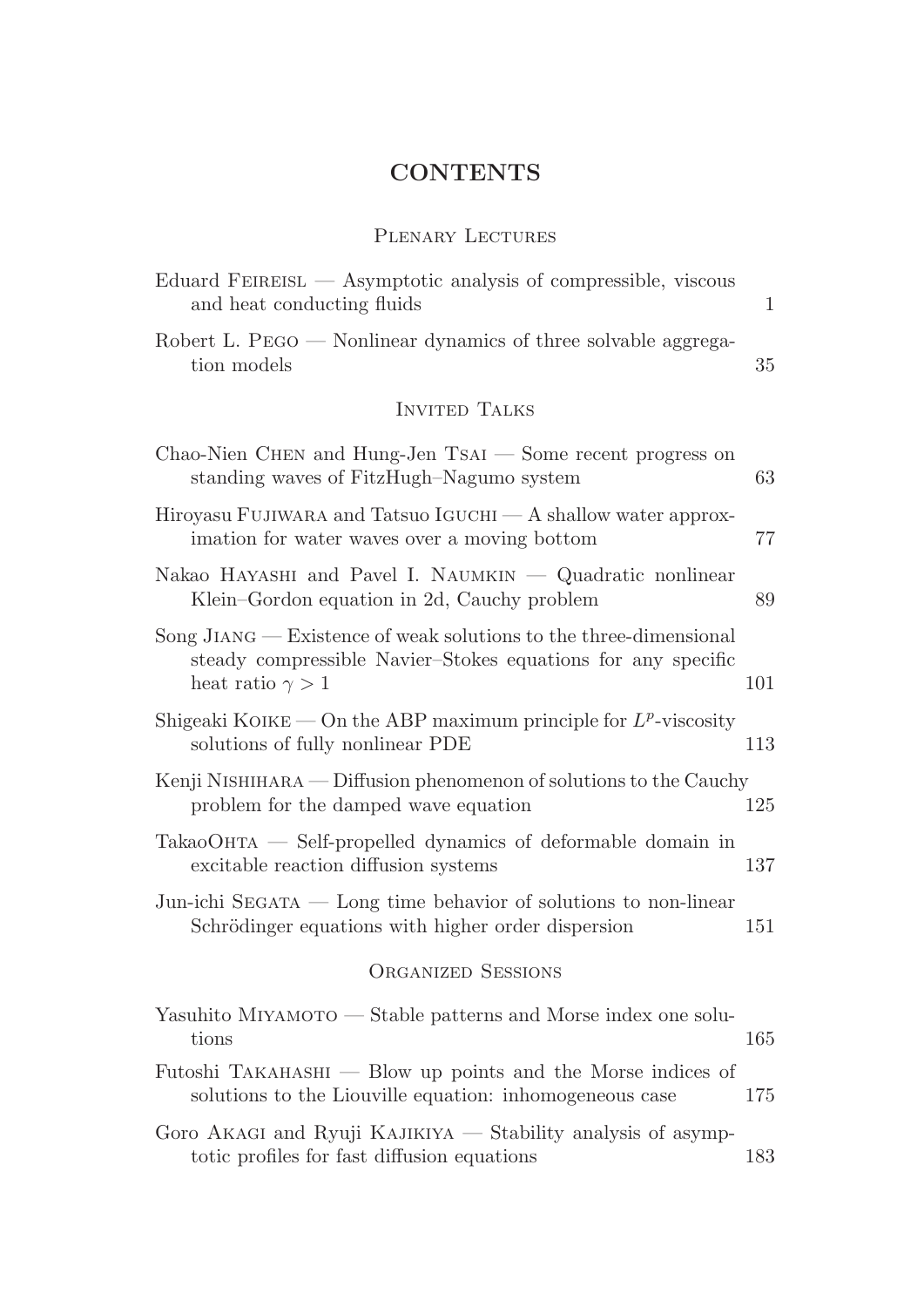| Shinya OKABE — The gradient flow for the modified one-dimensional<br>Willmore functional defined on<br>planar curves with infinite length                                                     | 193 |
|-----------------------------------------------------------------------------------------------------------------------------------------------------------------------------------------------|-----|
| Atsushi ANMA and Kunimochi SAKAMOTO — Destabilization of<br>uniform steady states in linear diffusion systems with nonlinear<br>boundary conditions                                           | 201 |
| Peter VAN HEIJSTER, Tasso J. KAPER and Cynthia A. BRADHAM<br>- A note on a reaction-diffusion model describing the bone<br>morphogen protein gradient in Drosophila embryonic pattern-<br>ing | 209 |
| Mitsuru SHIBAYAMA — Minimax approach to the <i>n</i> -body problem $221$                                                                                                                      |     |
| Kazuyuki YAGASAKI — Analytic and algebraic conditions for bi-<br>furcations of homoclinic orbits in reversible systems                                                                        | 229 |
| Yoshikazu GIGA, Qing LIU and Hiroyoshi MITAKE — Large-time<br>asymptotics for Hamilton-Jacobi equations with noncoercive<br>Hamiltonians appearing in crystal growth                          | 235 |
| Hideki MURAKAWA — Numerical solution of nonlinear cross-diffusion<br>systems by a linear scheme                                                                                               | 243 |
| Shigetoshi YAZAKI — $A$ numerical scheme for the Hele-Shaw flow<br>with a time-dependent gap by a curvature adjusted method                                                                   | 253 |
| Jeongwhan CHOI, Dal-Soo LEE, Sangho OH, Shu-Ming SUN and<br>Sung-Im WHANG — Mathematical, numerical and experimen-<br>tal study of solitary waves                                             | 263 |
| Masaya MAEDA and Satoshi MASAKI $-$ A survey on nonlinear<br>Schrödinger equation with growing nonlocal nonlinearity                                                                          | 273 |
| Hideo $KUBO$ – On the exterior problem for nonlinear wave equa-<br>tions with small initial data                                                                                              | 281 |
| Makoto NAKAMURA $-$ On the solutions for nonlinear wave equa-<br>tions with localized dissipations in exterior domains                                                                        | 289 |
| Yoshihiro UEDA, Renjun DUAN and Shuichi KAWASHIMA — Large<br>time behavior of solutions to symmetric hyperbolic systems<br>with non-symmetric relaxation                                      | 295 |
| Jens WIRTH $-$ Diffusion phenomena for partially dissipative hy-<br>perbolic systems                                                                                                          | 303 |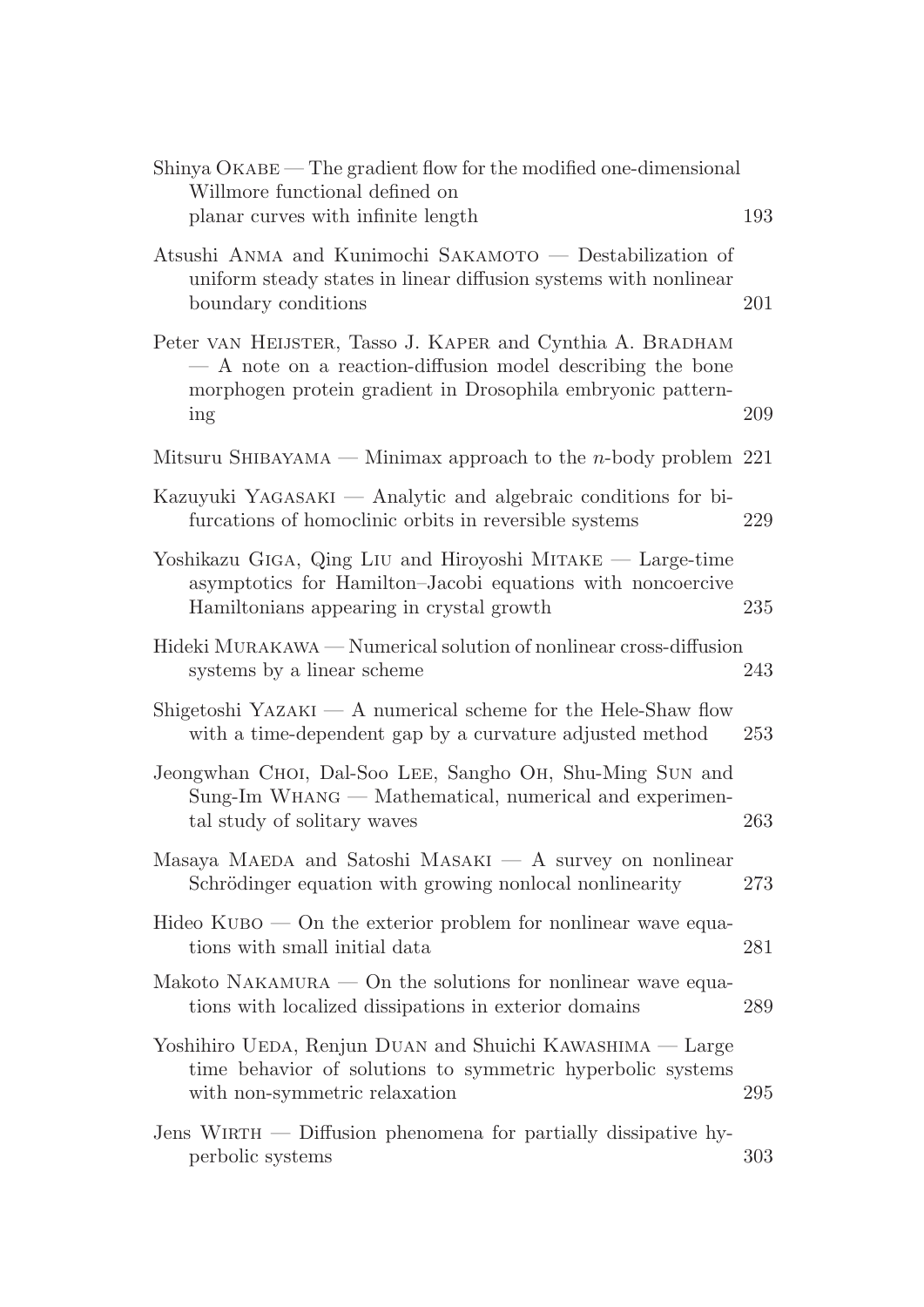| Tomoyuki KAKEHI — Schrödinger equations on compact symmetric<br>spaces and Gauss sums                                                            | 311 |
|--------------------------------------------------------------------------------------------------------------------------------------------------|-----|
| Mitsuru SUGIMOTO $- A$ vector fields approach to smoothing and<br>decaying estimates for equations in anisotropic media                          | 319 |
| Renjun DUAN, Shuichi KAWASHIMA and Yoshihiro UEDA — Dissi-<br>pative structure of the coupled kinetic-fluid models                               | 327 |
| Yasunori MAEKAWA — Remark on $C_0$ -semigroups with scaling in-<br>variance                                                                      | 337 |
| Shu WANG, Yuehong FENG and Xin $Li$ - Existence of global<br>smooth solutions to the Cauchy problem of bipolar Navier-<br>Stokes–Maxwell system  | 347 |
| <b>CONTRIBUTED TALKS</b>                                                                                                                         |     |
| Thomas $B \text{ELLSKY}$ - Allen-Cahn equation as a long-time modula-<br>tion to a reaction-diffusion system                                     | 359 |
| Jan BŘEZINA — On decay properties of the linearized compress-<br>ible Navier-Stokes equations around time-periodic flows in an<br>infinite layer | 369 |
| Priyanjana M. N. DHARMAWARDANE, Tohru NAKAMURA and Shuichi<br>KAWASHIMA — Decay estimates of solutions for nonlinear vis-<br>coelastic systems   | 377 |
| Daniele GARRISI — Orbitally stable standing-wave solutions to a<br>coupled non-linear Klein-Gordon equation                                      | 387 |
| Song JIANG, Qiangchang JU and Fucai $Li$ — Low Mach number<br>limit for the compressible non-isentropic magnetohydrodynamic<br>equations         | 399 |
| Yukio $KAN-ON$ — On the bifurcation structure of radially sym-<br>metric positive stationary solutions for a competition-diffusion<br>system     | 409 |
| Keiichi KATO, Masaharu KOBAYASHI and Shingo ITO — Wave front<br>set defined by wave packet transform and its application                         | 417 |
| Takayuki KOBAYASHI and Takayuki KUBO — Weighted estimate of<br>Stokes semigroup in unbounded domains                                             | 427 |
| Chunhua $Li$ — Further decay results on the system of NLS equa-<br>tions in lower order Sobolev spaces                                           | 437 |